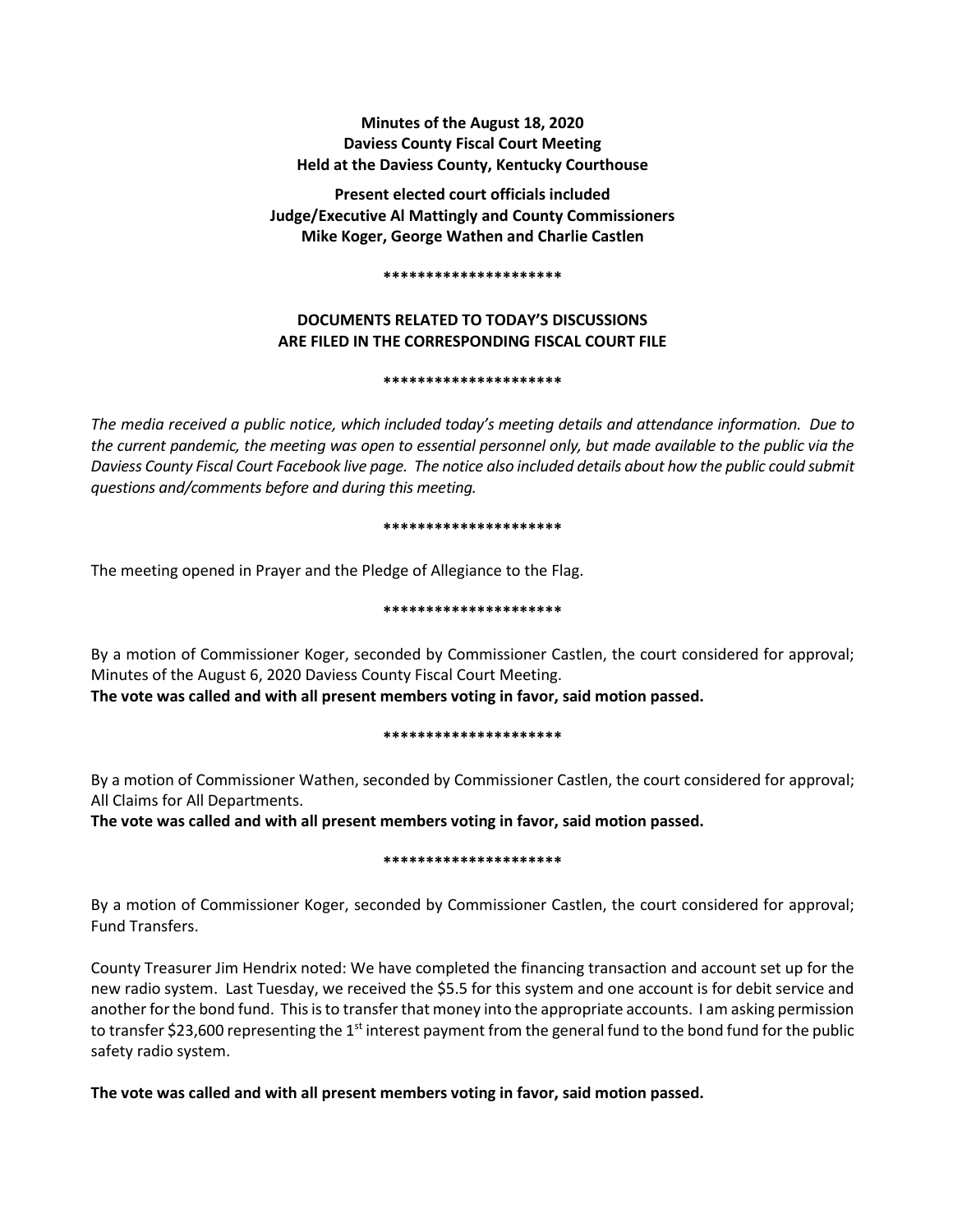#### **\*\*\*\*\*\*\*\*\*\*\*\*\*\*\*\*\*\*\*\*\***

By a motion of Commissioner Koger, seconded by Commissioner Castlen, the court considered for approval; Order of Allowance to the Board of Assessment Appeals.

Treasurer Hendricks: This is a bill for \$400 to pay the 4 people serving on the board of assessment appeals that occurred today. The county shares 50%. The state pays the remaining 50%.

### **The vote was called and with all present members voting in favor, said motion passed.**

#### **\*\*\*\*\*\*\*\*\*\*\*\*\*\*\*\*\*\*\*\*\***

By a motion of Commissioner Wathen, seconded by Commissioner Castlen, the court considered for approval; MOA with City of Owensboro regarding shared use of existing ASTRO 25 Core.

Purchasing Agent Jordan Johnson: The Astro 25 core is a piece of equipment that connects the city's digital radio system with our dispatch operations. In order for the court to pursue more cost-effective options presented in the proposals received for our P-25 radio system RFP, this agreement is necessary to allow our new digital radio system to connect to dispatch through the city's core. There are several benefits regarding programming and interoperability to having a shared core and given that we operate a joint 9-1-1 dispatch with the city, our radio engineering consultants agree that this will be the most efficient orientation. The county already pays for the maintenance of the core through the shared dispatch budget, so there were no issues and cost to address outside of what would be incremental in our upcoming project. The agreement states that the county can utilize the existing core and includes an exhibit attestation from the current service provider that states that the county's utilization will have no impact on the functionality nor will it limit expansion of communications of the City of Owensboro.

### **The vote was called and with all present members voting in favor, said motion passed.**

**\*\*\*\*\*\*\*\*\*\*\*\*\*\*\*\*\*\*\*\*\***

By a motion of Commissioner Koger, seconded by Commissioner Wathen, the court considered for approval; Drainage Agreement with Ballard Construction Custom Homes; Woodland Ridge Development.

County Engineer Mark Brasher: This agreement will hopefully remedy a persistent and continuous problem they've had since that development. The developer intends to do a significant amount of ditch work to allow that subdivision to drain as the approved drainage report was submitted.

Judge Mattingly: What this basically does is it allows him to go ahead and open up the second half of that development, but as is enumerated under #13, county and the developer acknowledge that the county lacks any legal authority to maintain that ditch nor shall it maintain the ditch.

Mr. Brasher: That's correct.

Judge Mattingly: We want to make sure going forward that people don't look to the county to maintain farm ditches. And in effect, what occurred here was the developer had presented a plan when they first opened the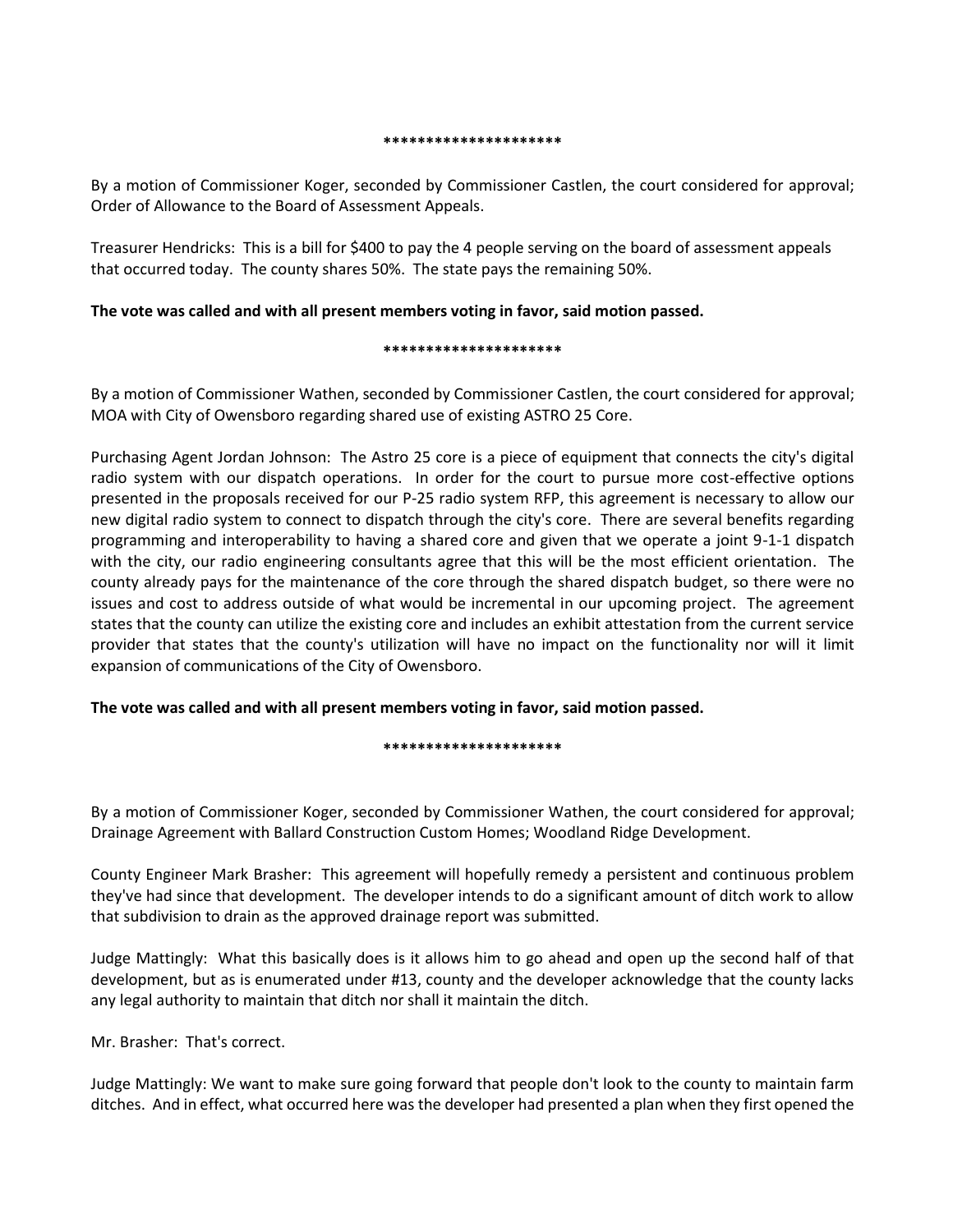development and said that that ditch will handle the drainage necessary. Well it's obvious over the last 15 years that it did not. We continue to get complaints from standing water. Actually, it turns out that the water is 2' too deep on the high end, and couldn't get out on low end. I think the developer has already done some work on the far end, which has lowered the water that stands. We are going to lower a culvert under Knott Road and we think when we do that we are going to see a really good drainage out of that system. This should make that system work the way it was originally designed.

Commissioner Wathen: I don't know how many calls I've gotten right down there, and there's going to be a lot of happy people when this happens, but he won't get into, he will not complete this ditch until after this year's crop season, is that correct?

Both Judge Mattingly and Mr. Brasher concurred.

# **The vote was called and with all present members voting in favor, said motion passed.**

### **\*\*\*\*\*\*\*\*\*\*\*\*\*\*\*\*\*\*\*\*\***

By a motion of Commissioner Castlen, seconded by Commissioner Koger, the court considered for approval; Award the following:

• **RFP 01-2020:** P25 Trunked Radio System to **Motorola** for a not to exceed price of \$6,009,708 and to authorize the Judge/Executive and County Treasurer to execute any and all documents related to same.

Mr. Johnson: In March 2019, we contracted with the radio engineering consultant firm of Trott Communications to produce a needs assessment report of our current system and operations and begin the process of assessing and fielding options to upgrade our legacy vhf radio system. Per their report and the feedback received from first responders and other end users, the court chose to pursue a P25 trunk digital solution and issued this RFP to accomplish that end. For the provision of a new P25 trunk digital radio system in subscriber gear, we received 4 proposals from a single vendor ranging from a total proposal price of \$6,009,708 to \$7,943,251. Each proposal comes with a set of layout and operational assumptions and after consultation with our radio engineering firm, dispatch operations, and Owensboro first responders, we recommend the lowest and best evaluated 2<sup>nd</sup> alternate proposal 4-Site System with a Shared Core with the City of Owensboro for the not to exceed price of \$6,009,708 with the respective maintenance package presented. It should be noted, this project will take an estimated 2-years to implement with ongoing negotiations of site improvement subscriber gear and maintenance options, the not to exceed total price and annual maintenance presented, represent equipment improvements and options that will be evaluated over the course of the implementation and may be negotiated below the presented pricing. We have received funding for the project and there are no exceptions.

Commissioner Wathen: So, we're committing to the maintenance contract as well?

Mr. Johnson: Yes, noting that this maintenance and contract includes several options that we will negotiate, I would think, up to a 1  $\frac{1}{2}$  years into the project, but that is a worst case scenario. That is all of the options. It is very likely, we will take several pieces out of that.

Commissioner Wathen: But in the time frame of 5 years of the maintenance contract, is that correct?

Mr. Johnson concurred.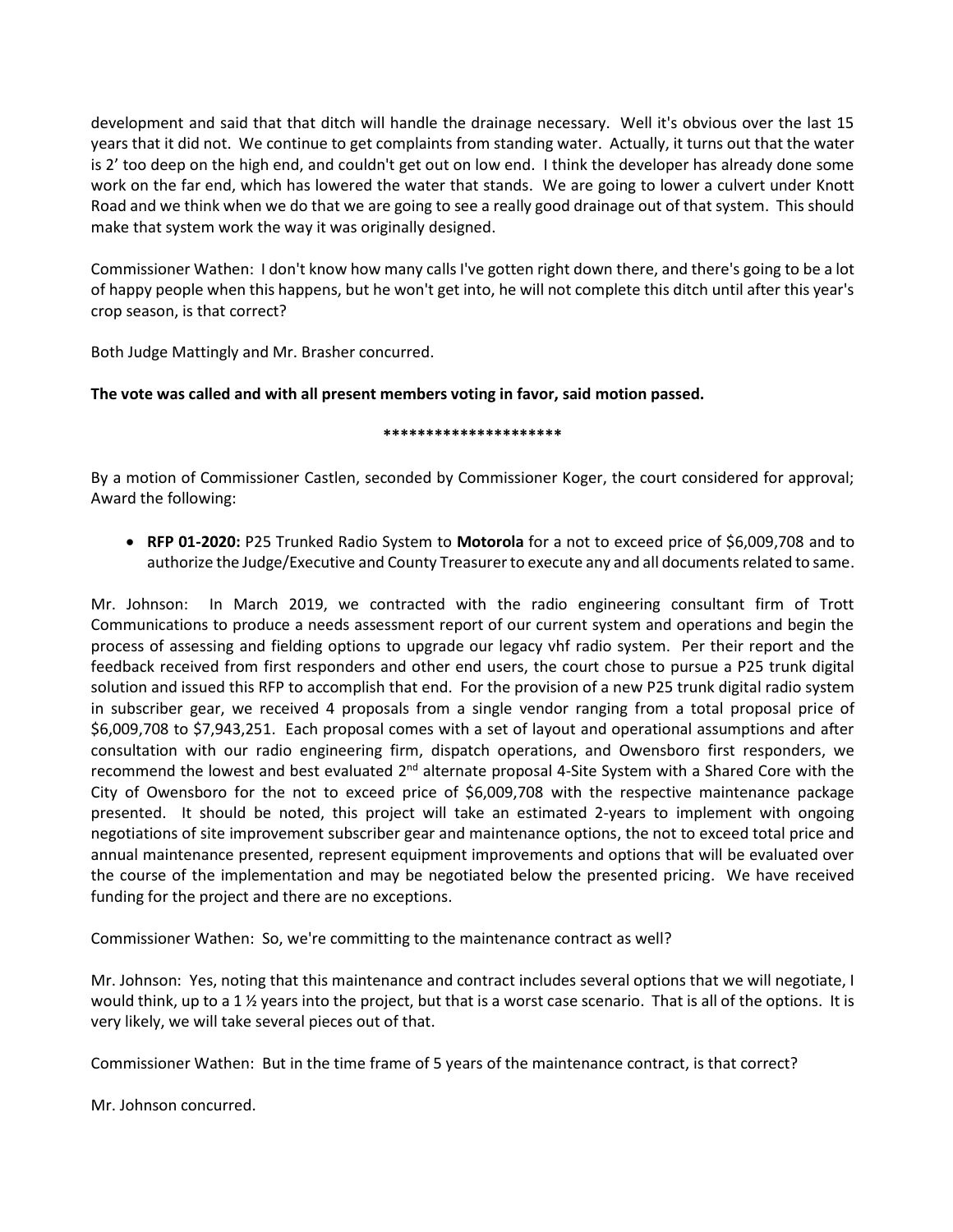Commissioner Wathen: When does the 5 years start?

Mr. Johnson: In the 2<sup>nd</sup> year after the system is implemented.

Commissioner Wathen: So, after the system is complete, then the 5 years start?

Mr. Johnson agreed.

Commissioner Wathen: So, I'm assuming we've got a… If it takes 2 years to install, we have 2 years? So, we end up with like seven years of… Is that what you're saying?

Mr. Johnson: Yes, after it is implemented, we will get 1 year of coverage from the vendor, and then after that year is done, we would enter the first year of that 5 year agreement.

Judge Mattingly: If this starts, we start working on 2020, you've got 2 years complete, that puts it in 2022. The 1 year of warranty that comes with it is 2023. So, 2024 would be the  $1<sup>st</sup>$  year of the maintenance contract.

Commissioner Wathen: That's even better than I thought.

Commissioner Castlen: Will all of these sites go live at the same time or will they go incrementally?

Mr. Johnson: They will all go live at the same time. There will be one transition period from our VHF to digital.

Judge Mattingly: It looks like the option that you presented us, on mobile coverage, it didn't matter, we were in good shape and I know that the Sheriff, Major Barry Smith, and Fire Chief Jeremy Smith, and a lot of our volunteers had concerns regarding coverage with mobile. So, it really, this takes care of one of the major concerns that the folks have. The outdoor portable coverage suffers a little bit. The indoor portable coverage suffers a little bit. But really what we are looking at is a lot of areas suffering are places that we don't have homes anyway or we don't have businesses anyway it's farmland it's.

Mr. Johnson: Yes, sir. It's mostly farmland and woods. We generated several population density maps, looked at historical cad calls, every agency reviewed that data, and saw no issue with that slight reduction in coverage.

Judge Mattingly: I guess what I'm saying is, in effect you run that by all the major county agencies that are going to actually be utilizing the system and they all were in agreement with the option that we selected.

Mr. Johnson: Yes, sir.

Judge Mattingly: You're right, 18 months. Commissioners, it's a long time. It seems like we had meeting after meeting and about radio waves and what they do and don't do and we're all wondering just exactly what's going on. He thanked all parties involved with this endeavor.

Commissioner Wathen: So, we get everything completed, how do we hold Motorola accountable to deliver exactly what they said they were going to deliver?

Mr. Johnson: Trott Communications will serve as our project management team. They'll be supervising everything that is installed. They'll be doing their own testing. We will have feet on the ground.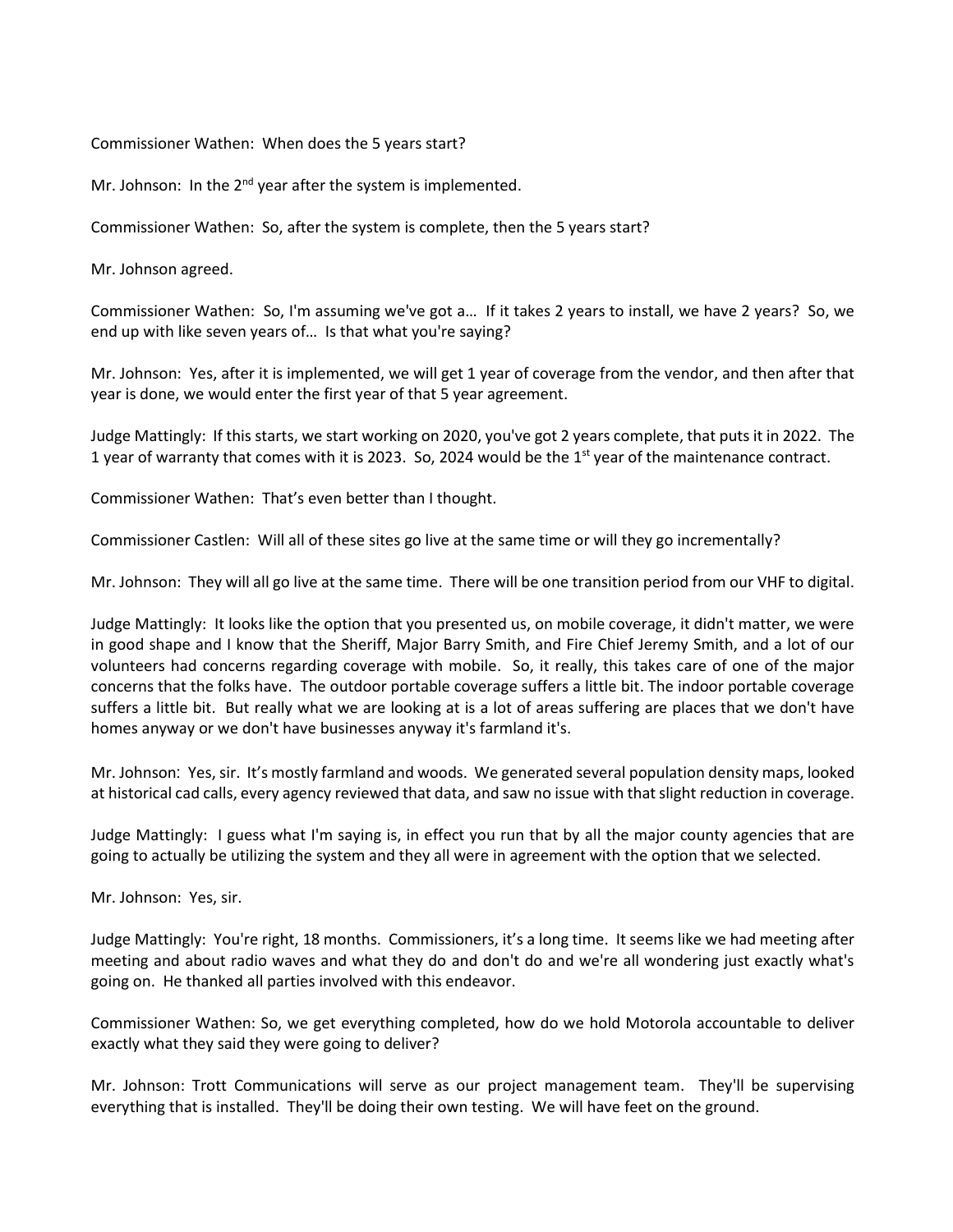Judge Mattingly: We're guaranteed these coverages by Motorola and if they don't, they're going to have to come up with some way to grant those coverages at no additional cost to the county.

Mr. Johnson agreed.

• **RFQ 10-2020:** Snow Plow Package to **IMPCO, Inc.** for \$9,964.56

Mr. Johnson: This quote is to purchase one snowplow package to include a 10-foot municipal snow plow and all kits and adapters for the Daviess County Road Department. We received 3 responsive quotes ranging from \$9,964.56 to \$11,507 and, without exception, recommend pursuing the lowest and best evaluated quote of IMPCO, Inc. for \$9,964.56.

Judge Mattingly: Mark, is this one that is going to be used inside of subdivisions or is this one that fits on our tandem?

Co. Engineer Mark Brasher: We use tandem and single axel throughout the county and we do utilize our single axle for subdivisions. I believe this is the last of our snow plow and salt beds that are not stainless steel. This will complete our fleet changing to that stainless steel.

• **Bid 30-2020:** New Backhoe Loader to **Erb Equipment** for the net amount of \$87,656

Mr. Johnson: This bid is for the provision of one new mechanical front-wheel drive backhoe loader for the Daviess County Transfer Station. This item will replace a 2006 CAT 430 EIT backhoe that was offered as tradein consideration to offset the total purchase price. We received 3 bids ranging from a net \$87,656 to \$138,450 and recommend the lowest and best evaluated bids submitted by Erb Equipment for the 2020 410L John Deere backhoe loader in the net amount of \$87,656. There were no exceptions.

• **Bid 31-2020:** New D8T Waste Handler Dozer to **Boyd CAT** for a total purchase price of \$840,916

Mr. Johnson: This bid was for the provision of one new D8T waste handler dozer for the west Daviess County Landfill. We received a single bid having no exceptions to our specifications we recommend award to the only bid received to Boyd CAT for the 2021 CAT D8T waste handling arrangement dozer for \$840,916. You will note that Boyd CAT offered several warranty options. After reviewing historical maintenance issues for other dozers and at what point they occurred, we believe the most cost-effective option for the life of the equipment would be the 5 year, 10,000 hour powertrain coverage for \$37,080, which brings the total purchase price to \$840,916.

Commissioner Castlen: If we have used them before, how responsive are they?

Mr. Johnson: Very responsive.

Judge Mattingly: I am assuming you were in consult with our Landfill mechanics and manager Robbie Hocker?

Mr. Johnson: They are in agreement.

Commissioner Koger: Are we trading in the old dozer or keeping it?

Mr. Johnson: I believe they intend to keep it.

## **The vote was called and with all present members voting in favor, said motion passed.**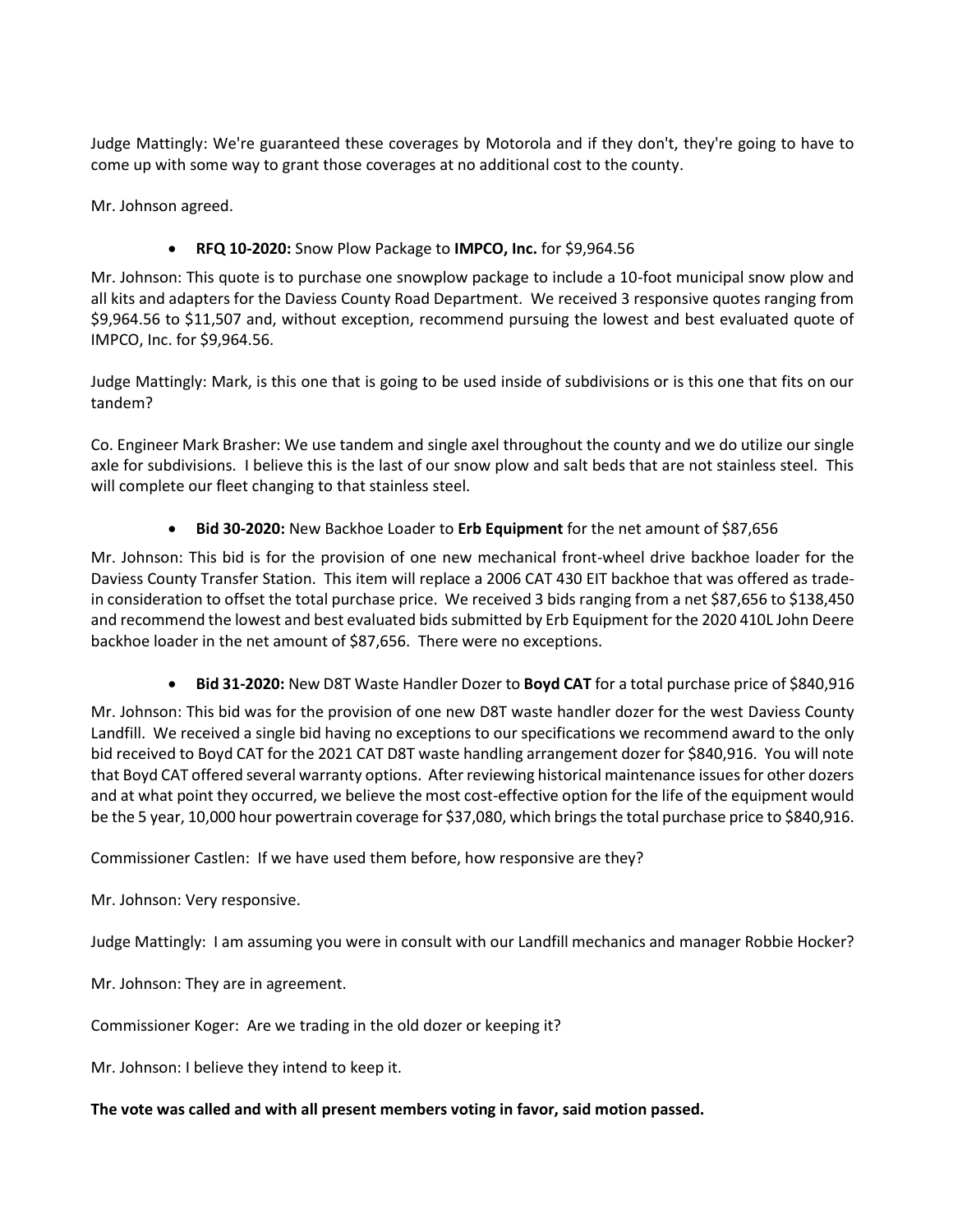#### **\*\*\*\*\*\*\*\*\*\*\*\*\*\*\*\*\*\*\*\*\***

By a motion of Commissioner Wathen, seconded by Commissioner Koger, the court considered for approval; Hire Jordan Rowe as Communications Coordinator effective 8/19/2020.

David Smith: We have a high level of diversity regarding our social media presents and we have different people doing different parts of it. During this pandemic, I think it became apparent that we were severely lacking in our ability to get our message out. There were many times that we had press conferences here that we were not prepared equipment-wise. I think you had discussed adding this position during the budget process. With your approval, we advertised and received up to 30 applications. Following interviews with candidates, we recommended the court select Mr. Rowe. He has worked for local news agencies and has journalism and reporting experience. He served as Director of Strategic Communications in Frankfort for one of the cabinets.

Judge Mattingly: Having him on board would have been nice during the earlier non-discrimination ordinance and the recent second amendment discussions and throughout the pandemic. As elected officials, we sometimes would have different messages going out and Mr. Rowe will help us manage messages we want to convey to the public. People want to know what's going on and it takes somebody dedicated to keeping the stream of information going. For example, a citizen had asked a commissioner why the county doesn't have a household hazardous waste day, and not only do we have this program, it is held every year. He will help us get our messages out. He will be working not just for this commission but for all of our departments to help them get those messages out and to get more people to attend functions. If hired today, Daviess County will be the 1<sup>st</sup> Kentucky county to hire a full-time Communications Coordinator.

David Smith: Once Mr. Rowe has established a routine here and is comfortable in his new position, it is possible to enable other local non-profits or even GRADD governmental entries to utilize his communications expertise, particularly with regard to social media for a fee or by utilizing monies through HB 202, for those entities that qualify.

Judge Mattingly: I agree. They know how important communications is and they all run into the same issues - they're not experts on social media platforms and there is great interest in utilizing him, if we have any spare time. We will not hurt ourselves, but if time allows, we may make him available for a certain number of hours a week.

### **The vote was called and with all present members voting in favor, said motion passed.**

### **\*\*\*\*\*\*\*\*\*\*\*\*\*\*\*\*\*\*\*\*\***

By a motion of Commissioner Castlen, seconded by Commissioner Wathen, the court considered for approval; Promote Jordan Johnson to Assistant County Treasurer effective 9/7/2020.

Treasurer Hendrix: Mr. Johnson has exhibited the necessary skills and knowledge for this position. His technical aptitude is apparent in the way he approaches his job. His analytical abilities continue to impress and, as witnessed by his participation and contributions that has in turn created for the county a higher quality of service at a substantial cost savings. He is certainly committed to the organization. There will be no backfield. This promotion does not create a hole so we won't be hiring anyone else.

The court bestowed upon Mr. Johnson many accolades and a sincerity of appreciation.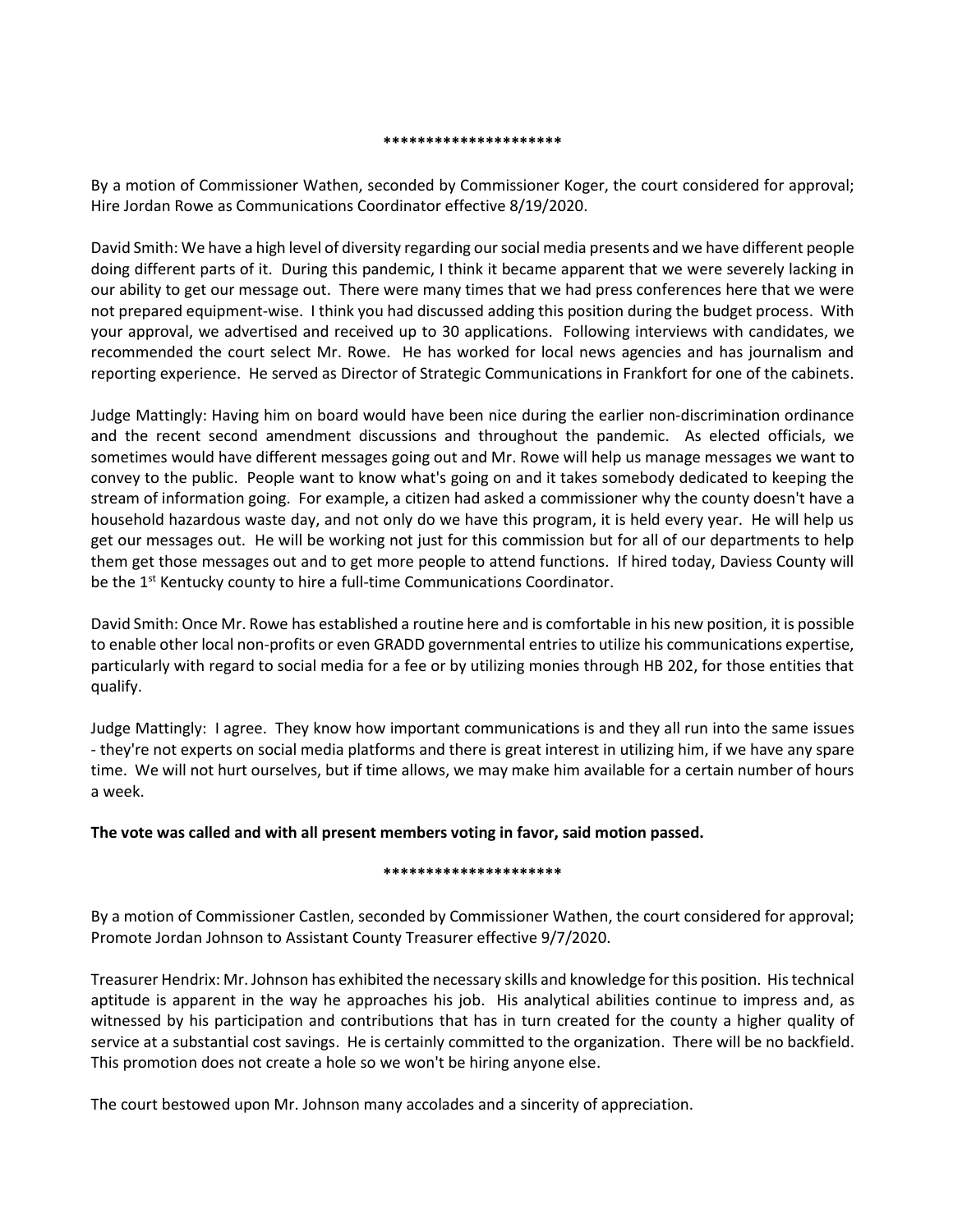## **The vote was called and with all present members voting in favor, said motion passed.**

#### **\*\*\*\*\*\*\*\*\*\*\*\*\*\*\*\*\*\*\*\*\***

By a motion of Commissioner Wathen, seconded by Commissioner Castlen, the court considered for approval; Promote Keary Boone to Solid Waste Heavy Equipment Operator.

David Smith: Leachate is regularly transported from the Daviess County Landfill to the West Treatment Plant. Due to severe structural issues and associated strains from the landfill's 45 year old leachate tanker, the tanker must be replaced. I recently sent the court a detailed evaluation to determine whether it would be in the county's best interest to keep the service in-house or to contact it out. The conclusion and recommendation was to retain the service in-house due to the significant saving opposed to contracting it out. With the court's approval, Mr. Boone will be promoted from the Road Department to this new position and his existing position will need to be filled.

## **The vote was called and with all present members voting in favor, said motion passed.**

### **\*\*\*\*\*\*\*\*\*\*\*\*\*\*\*\*\*\*\*\*\***

By a motion of Commissioner Wathen, seconded by Commissioner Castlen, the court considered for approval; Reappoint the following Drug-Free O/DC Steering Committee members with the TERM: 9/1/20 - 9/1/23:

- Dianne McFarling *#9.1.20*
- Carl Lewis *#9.2.20*
- Rosemary Conder *#9.3.20*

**The vote was called and with all present members voting in favor, said motion passed.**

## **\*\*\*\*\*\*\*\*\*\*\*\*\*\*\*\*\*\*\*\*\***

By a motion of Commissioner Castlen, seconded by Commissioner Wathen, the court considered for approval; **Second Reading of 10-2020; KOC B.51 (2020)** - An Ordinance Authorizing the Issuance of Industrial Building Revenue Bonds, Series 2020 (Audubon Area Community Services, Inc. Project).

## **Comments:**

Treasurer Hendrix: This is the second reading relating to Audubon refinancing their debt. As discussed, Audubon will refinance and Daviess County will serve as the issuer for the new debt. Clearly states that the debt is not an obligation of Daviess County Fiscal Court in any way. Any required payments that Fiscal Court is to make in the in the documents is limited to the revenues coming from Audubon area. Claud and I reviewed this and we believe it's in order. For the record, I would state that there were some word changes between the first reading and the second reading and I've reviewed those changes, which are merely word changes for peripheral reasons and they do not affect the outcome or the intent of the document.

Judge Mattingly: While we have not responsibility for this, does this debt reflect on our bond rating?

Treasurer Hendrix: It won't reflect on your debt limit, but it will more than likely be included in our annual report.

**The vote was called and with all present members voting in favor, said motion passed.**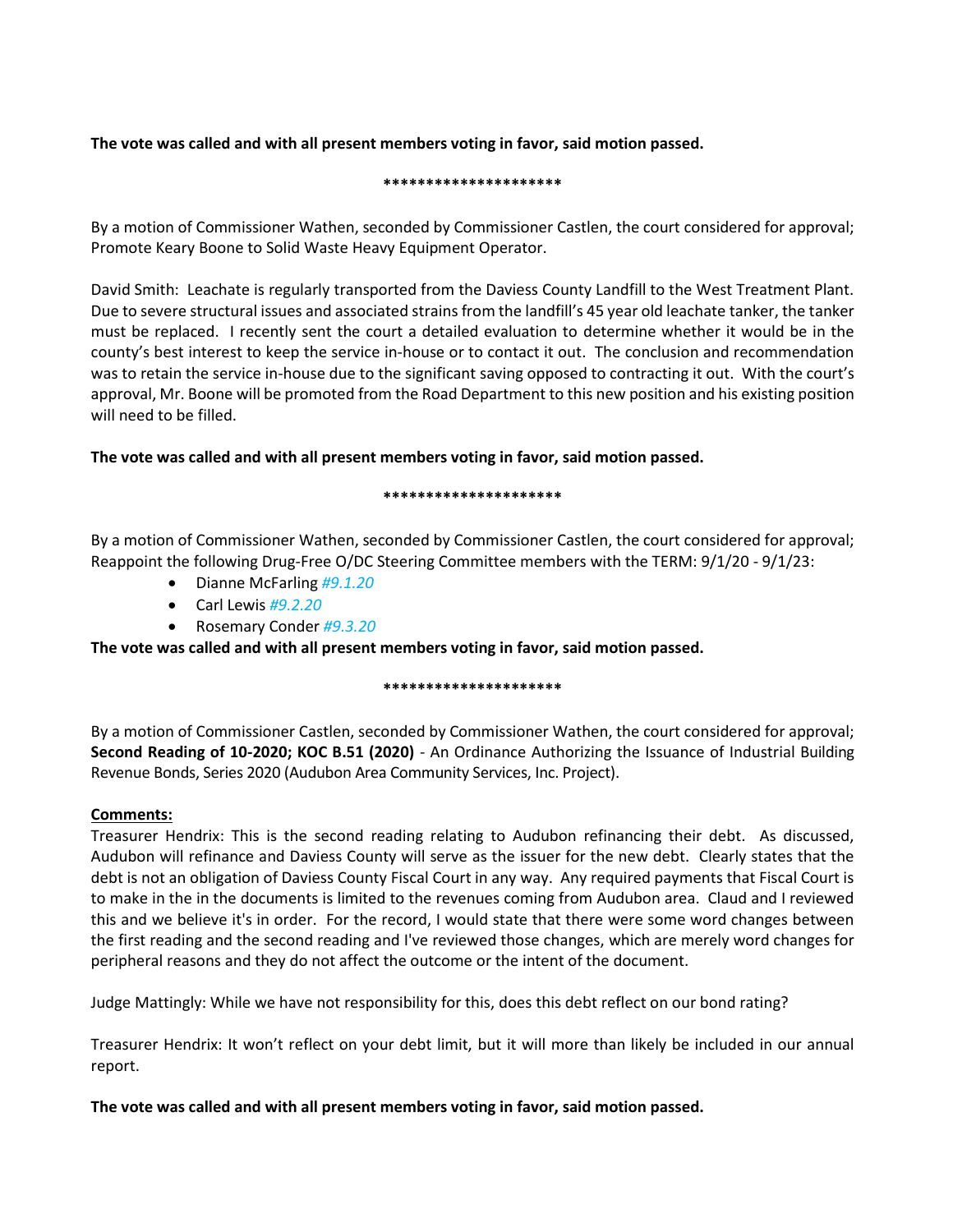#### **\*\*\*\*\*\*\*\*\*\*\*\*\*\*\*\*\*\*\*\*\***

### **Comments by Daviess County Fiscal Court:**

Commissioner Wathen: I may not remember this correctly, but it seems like a few years back, I don't know if we did it by actually voting on it or just by discussion, but we made a decision that if we hired someone and we were going to advertise in that position the paper that we wouldn't vote on that anymore. That was good, but tonight there were 2 jobs that we added as additional staff. I'd like to, I don't know if we need to do it by vote or just by recommendation, but I'd like to go back to… I'd like to recommend that if we hire someone and it's not an addition to staff numbers that we don't have to advertise it, but if it is an addition to our number of staff, I'd like to vote on it to advertise it.

Judge Mattingly: Why don't you let me make this recommendation. Get together with Claud and kind of convey what you're concerned about, talk about it, and then bring something back.

Commissioner Wathen: Okay, I just want to vote before we advertise a position that represents an increase in our number of staff. We don't vote on it if we advertise if it's not an addition, and we made that decision. I don't remember how we made it, but we did make that change where we stopped voting on every time we advertise.

Judge Mattingly: If I remember, and this didn't have necessarily to do with personnel, this was any advertisement for any bids or any of those kinds of things. I don't think it was specific to personnel, but I understand what you're saying so let's just get what Claud and see.

Commissioner Wathen: Everybody might not agree with me, but I'd like to.

Judge Mattingly: My issue sometimes is sometimes you want to go out there and see who's out there, but anyway, I agree with you.

Judge Mattingly: Keep washing your hands, wearing your mask, and social distance folks. The viral numbers are trending upward. I know that some schools are back in session, person-to-person, and some are virtual, but it's real. We lost another citizen today and the hospitalized numbers are also trending upwards. I know a lot of folks are out there and want to talk about the number of people that have died as a percentage of our population or whatever, but if it happens to be one of your family members or relatives, your child, and really what bothers me is seeing the trend of children who are starting to be diagnosed with this. The good news is most of them are recovering - 99.9 are recovering, but if it's some relative it becomes real critical. Commissioners, I recommend that we go another month without having folks in our courtroom. To my knowledge, the governor and CDC are still recommending that you not have groups larger than 10, and we are right at that right now. So, i recommend that we go through September and then reevaluate it.

#### **\*\*\*\*\*\*\*\*\*\*\*\*\*\*\*\*\*\*\*\*\***

Without objection, Judge/Executive Mattingly adjourned the meeting. **SO ORDERED THAT COURT STAND ADJOURNED.**

Judge-Executive Al Mattingly Manter Commissioner Charlie Castlen Latter